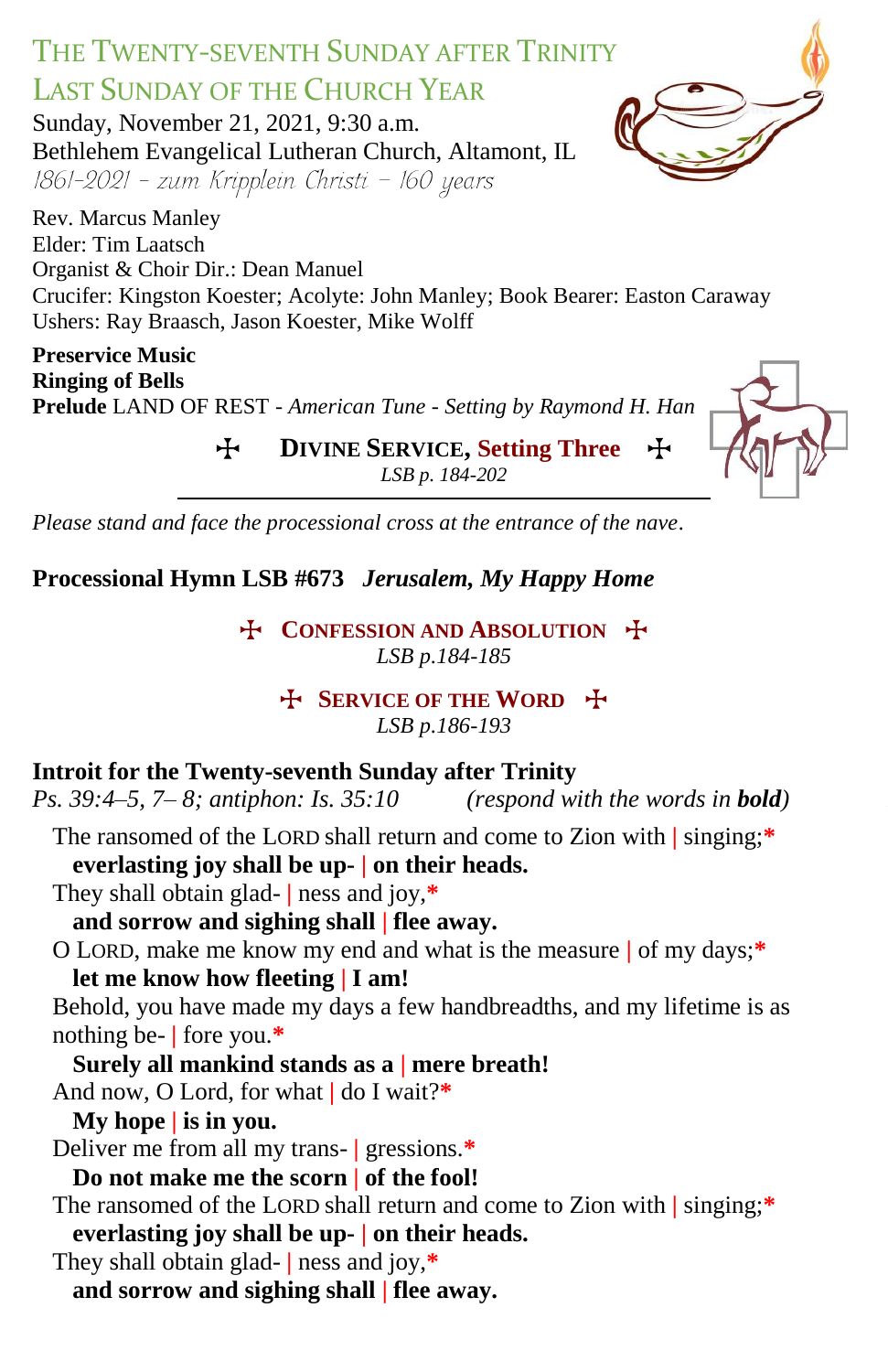| ↓ The Gloria Patri   | p. 186        |
|----------------------|---------------|
| $\int$ Kyrie         | <i>p.</i> 186 |
| ↓ Gloria in Excelsis | p. 187-189    |
| Salutation           | <i>p.</i> 189 |

#### **Collect for the Twenty-seventh Sunday after Trinity**

P: Let us pray. O Lord, absolve Your people from their offenses that, from the bonds of our sins which by reason of our frailty we have brought upon ourselves, we may be delivered by Your bountiful goodness; through Jesus Christ, Your Son, our Lord, who lives and reigns with You and the Holy Spirit, one God, now and forever. **C: ♪ Amen**

#### *Please be seated*

# **Old Testament Reading: Isaiah 65:17–25** <sup>17"</sup>For behold, I create new heavens and a new earth, and the former things shall not be remembered or come into mind. <sup>18</sup>But be glad and rejoice forever in that which I create; for behold, I create Jerusalem to be a joy, and her people to be a gladness. <sup>19</sup>I will rejoice in Jerusalem and be glad in my people; no more shall be heard in it the sound of weeping and the cry of distress. <sup>20</sup>No more shall there be in it an infant who lives but a few days, or an old man who does not fill out his days, for the young man shall die a hundred years old, and the sinner a hundred years old shall be accursed.  $21$ They shall build houses and inhabit them; they shall plant vineyards and eat their fruit. <sup>22</sup>They shall not build and another inhabit; they shall not plant and another eat; for like the days of a tree shall the days of my people be, and my chosen shall long enjoy the work of their hands. <sup>23</sup>They shall not labor in vain or bear children for calamity, for they shall be the offspring of the blessed of the LORD, and their descendants with them. <sup>24</sup>Before they call I will answer; while they are yet speaking I will hear.  $25$ The wolf and the lamb shall graze together; the lion shall eat straw like the ox,

and dust shall be the serpent's food.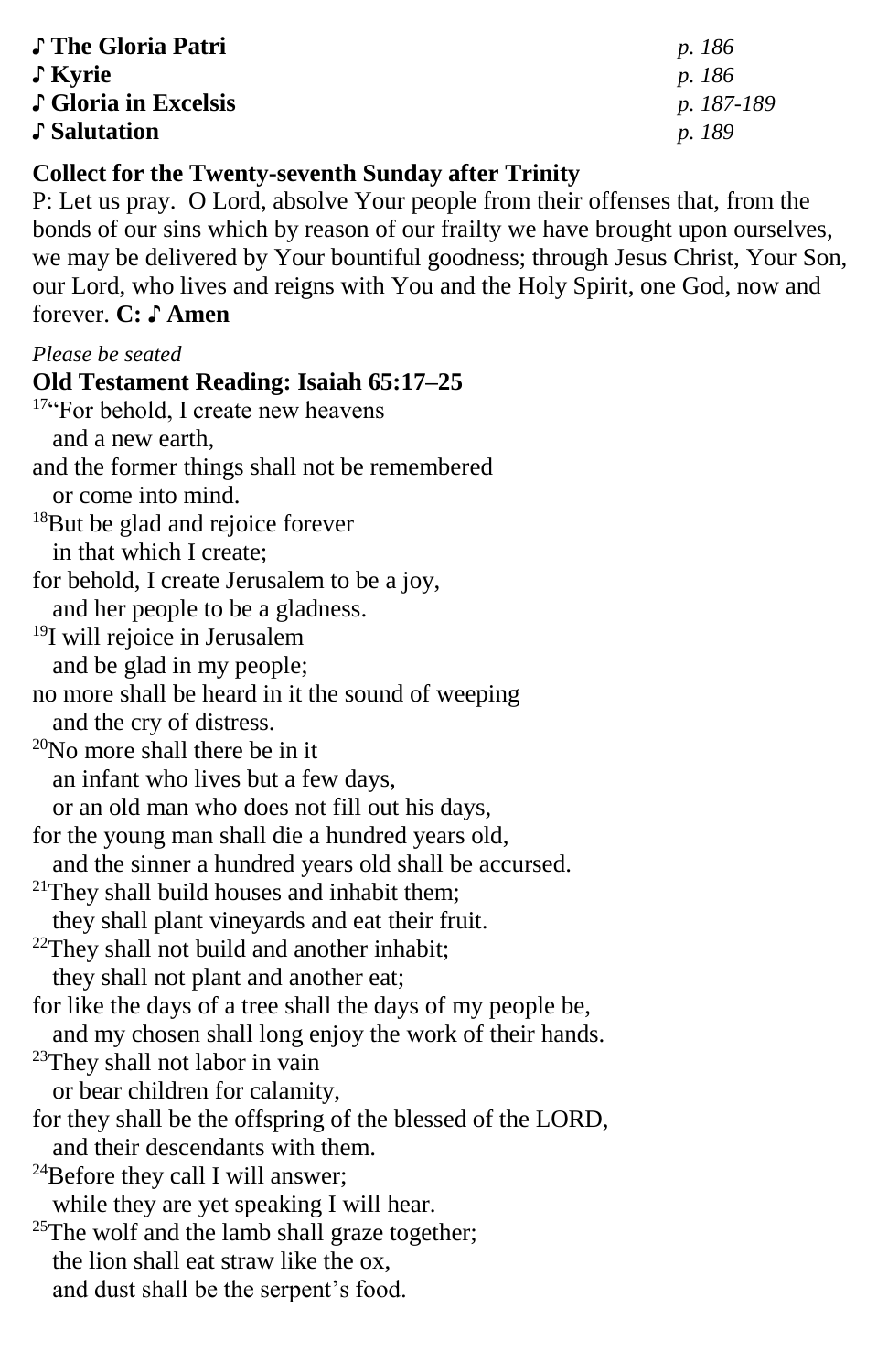They shall not hurt or destroy

in all my holy mountain," says the LORD.

P: This is the Word of the Lord.

**C: Thanks be to God.**

# **Epistle Reading: 1 Thessalonians 5:1-11**

<sup>1</sup>Now concerning the times and the seasons, brothers, you have no need to have anything written to you. <sup>2</sup>For you yourselves are fully aware that the day of the Lord will come like a thief in the night. <sup>3</sup>While people are saying, "There is peace and security," then sudden destruction will come upon them as labor pains come upon a pregnant woman, and they will not escape.  ${}^{4}$ But you are not in darkness, brothers, for that day to surprise you like a thief. <sup>5</sup>For you are all children of light, children of the day. We are not of the night or of the darkness. <sup>6</sup>So then let us not sleep, as others do, but let us keep awake and be sober. <sup>7</sup>For those who sleep, sleep at night, and those who get drunk, are drunk at night. <sup>8</sup>But since we belong to the day, let us be sober, having put on the breastplate of faith and love, and for a helmet the hope of salvation. <sup>9</sup>For God has not destined us for wrath, but to obtain salvation through our Lord Jesus Christ,  $10$ who died for us so that whether we are awake or asleep we might live with him. <sup>11</sup>Therefore encourage one another and build one another up, just as you are doing.

P: This is the Word of the Lord.

**C: Thanks be to God.**

*Please stand*

 **C: ♪** *Alleluia. Alleluia. Alleluia.*  **Holy Gospel: Matthew 25:1-13**

P: The Holy Gospel according to St. John, the twenty-fifth chapter.

**C:** *♪ Glory be to Thee, O Lord.*

<sup>1"</sup>Then the kingdom of heaven will be like ten virgins who took their lamps and went to meet the bridegroom. <sup>2</sup>Five of them were foolish, and five were wise. <sup>3</sup>For when the foolish took their lamps, they took no oil with them, <sup>4</sup>but the wise took flasks of oil with their lamps.  $5\overline{A}$ s the bridegroom was delayed, they all became drowsy and slept. <sup>6</sup>But at midnight there was a cry, 'Here is the bridegroom! Come out to meet him.' <sup>7</sup>Then all those virgins rose and trimmed their lamps. <sup>8</sup>And the foolish said to the wise, 'Give us some of your oil, for our lamps are going out.' <sup>9</sup>But the wise answered, saying, 'Since there will not be enough for us and for you, go rather to the dealers and buy for yourselves.' <sup>10</sup>And while they were going to buy, the bridegroom came, and those who were ready went in with him to the marriage feast, and the door was shut. <sup>11</sup>Afterward the other virgins came also, saying, 'Lord, lord, open to us.' <sup>12</sup>But he answered, 'Truly, I say to you, I do not know you.' <sup>13</sup>Watch therefore, for you know neither the day nor the hour.

P: This is the Gospel of the Lord.

**C:** ♪ **Praise be to Thee, O Christ.**

# **Nicene Creed** *p. 191*